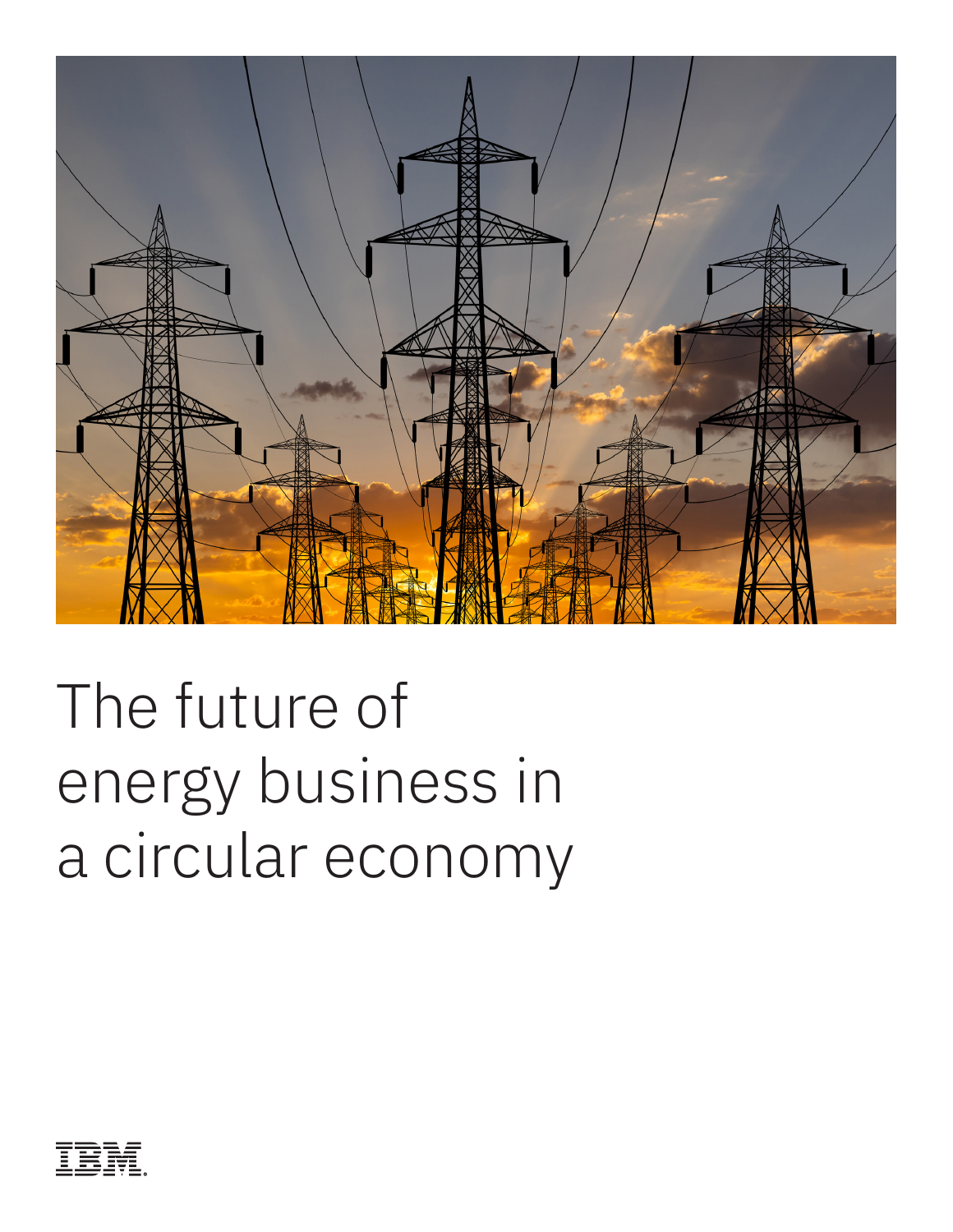#### Executive summary

The Circular Economy is an economic model that emphasizes leasing, recycling, refurbishing, repairing, reusing, and sharing existing materials and products for as long as possible. The lifecycle of products and their components are extended, thereby reducing waste as well as the need for virgin materials. It is a departure from the traditional linear economic model, that has a take-make-consume-dispose pattern relying on large quantities of cheap and easily accessible materials and energy.

Global energy demands are shifting towards electrification and renewables, and the Energy and Utilities sector is already an active participant in the reduction of extraction-based operations in terms of generation. Adopting the circular economy model expands this thinking to the assets and materials used to generate, transmit and distribute energy–and mechanisms to inspire customers to do the same.

As consumer and regulatory expectations increase, participation in the circular economy business model is a challenge facing energy and utilities businesses today. This paper offers examples of innovative solutions applying circular economy principles and touches upon ways that IBM technologies can be a catalyst for change.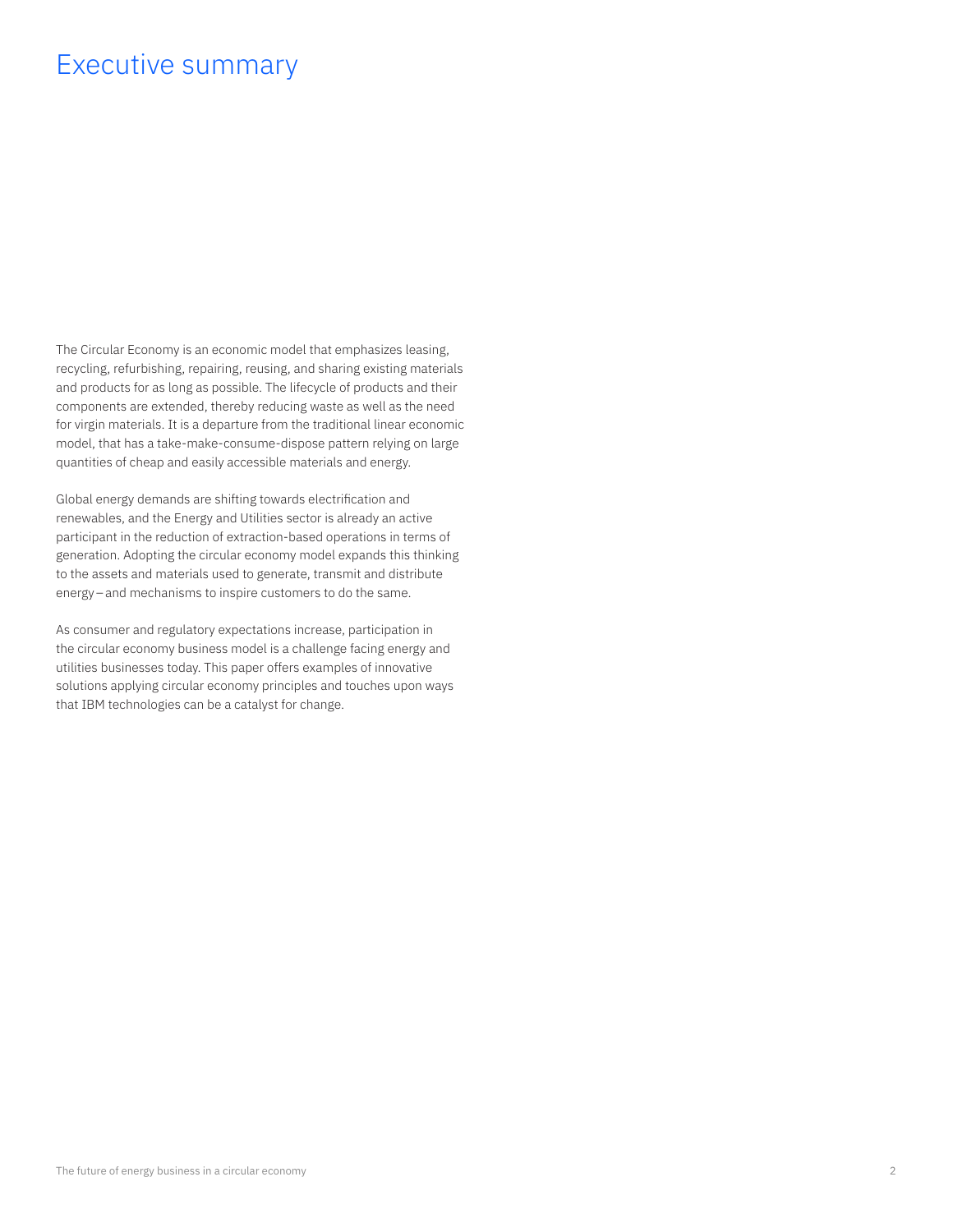# Market trends and business imperatives

Embracing and implementing the concept of a circular economy for energy and utilities is challenging. It has been more than 3 decades since the term was first coined and the current concern for climate change continues to heighten the urgency to expand the role of the circular economy. With increasing consumer demands across a variety of industries, businesses are finding it challenging to fully participate in the circular economy business model. On one hand, organizations are passionate about making a sustainable change in their businesses and critical industrial processes, but on the other hand, they often lack the breadth of expertise required to bring about such a change.

There has been a significant shift in the mindset regarding the effect consumption and production is having on the environment. It is well documented that 75% of natural resource consumption is occurring in urbanized metropolitan areas, producing 50% of global waste and 60-80% of greenhouse gas emissions [1].

A measure of the serious need for pursuing a circular economy is the annual Earth Overshoot Day which marks the date when our demand for ecological resources and services each year exceeds what can be regenerated. In 2021, that day was accelerated to 29 July, which provides a sense of urgency with regard to the need for addressing ecological changes [2].

The energy and utilities industry is recognized as a key player adressing the ecological need for a circular economy, e.g. by supporting smart cities initiatives through advanced energy management, supporting sustainable urban living (light on demand, smart integration of electric vehicles), supporting smart and sustainable homes (low emission heating), and smart planning for optimal placement of wind turbines and photovoltaic panels.

Electricity demand is expected to double between 2018 and 2050 [3]. And for most countries, carbon reduction targets have been established by law (176 countries now have carbon reduction targets according to Morgan Stanley, Utility 2.0, 2017). Clean electricity is the new fuel of the world, requiring a fundamental architectural change witnin the energy and utilities business.

In Europe, for example, we see a distinct startup scene focused on circular economy, partly fueled by the European Green Deal Investment Plan—also known as the Sustainable Europe Investment Plan—which is designed to attract at least €1 trillion worth of public and private investment over the next decade to make Europe climate neutral by 2050 at the latest [4]. This target and investment plan is leading to many new, innovative solutions that has the potential to impact businesses including the energy and utilities industry. Data-driven solutions and important trends, (e.g. waste to energy by incineration, gasification and other technologies) will have a transformational impact on energy companies.

A few examples may underline this:

- Singapore has been a pioneer in promoting the circular economy and is investigating ways to convert waste materials such as liquified waste plastics into jet fuel by 2022. Moreover, other developments in treatment facilities, transport infrastructure and industrial facilities have set the stage for Singapore to meet its zero waste and low-carbon emission strategies [5].
- There is a strong global focus on reducing gas flaring to a bare minimum. The World Bank's Global Gas Flaring Reduction Partnership (GGFR) is a multi-donor trust fund composed of governments, oil companies, and multilateral organizations committed to ending routine gas flaring at oil production sites across the world. The Zero Routine Flaring (ZRF) has already won support from several country heads and large corporations. The ZRF initiative commits to end routine flaring to 0% by 2030 [6].
- The EU had set an ambitious target for renewable energy and has reaped the benefits. In 2019, renewable energy represented 19.7% of energy consumed in the EU-27, only 0.3% short of the 2020 target of 20%. The EU has set their next goal through the Renewable Energy Directive which sets rules for the EU to achieve its 32% renewables target by 2030 [7].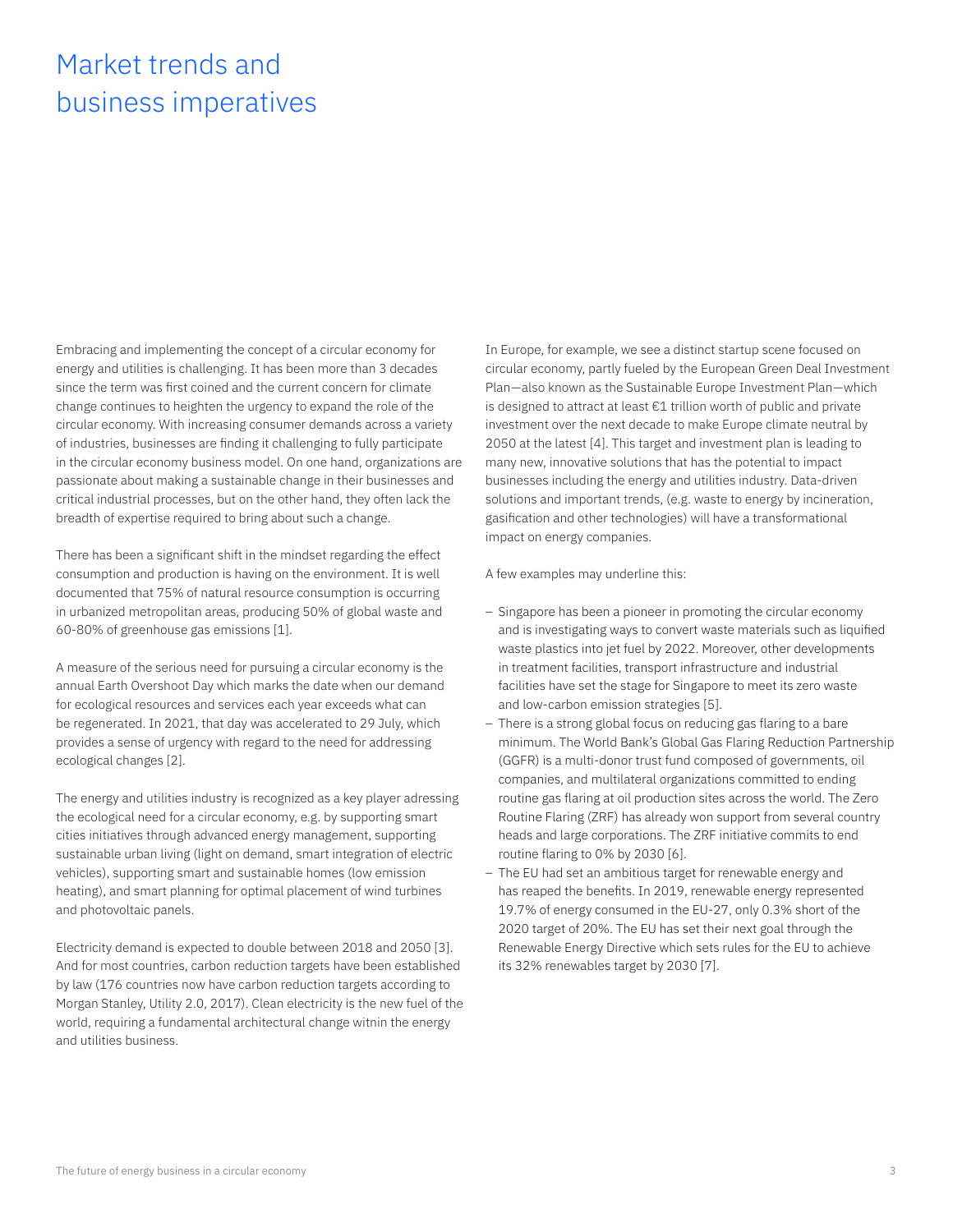#### Business imperatives

With the push to enforce sustainable practices and assimilate them within their mission statements, various organizations are taking different measures. Here are some examples:

- Iberdrola is one of many energy and utility companies integrating sustainability into their business model [8].
- Siemens has set a target that all their production facilities and buildings worldwide are to achieve a net-zero carbon footprint by 2030 [9].
- Schneider Electric uses recycled content and recyclable materials in its products, prolongs product lifespan through leasing and pay-per-use, and has introduced take-back schemes into its supply chain. Circular activities now account for 12% of its revenues and will save 100,000 metric tons of primary resources [10].
- In Enel's "Circular Smart Meter" project, plastic and copper from old smart meters are reused in the construction of new smart meters. This approach is part of the "Circularity by Design" approach, which leads to minimizing the use of natural resources and to lower costs over the entire lifecycle. This approach can be applied to other network infrastructure elements, such as cables, transformers, and protection devices [11].

(Further examples [10] and [12])

There are many new players in the market with different products and business models around the circular economy. For instance:

- The US-based company Redwood Materials is creating a circular supply chain by retrieving, recycling, and recirculating raw materials such as cobalt, copper and nickel from end-of-life batteries [13].
- The UK-based company Aceleron has developed a technology to produce sustainable lithium battery packs [13].
- The Canadian company Enerkem extracts carbon from trash that can't be recycled and turns it into gas that can be used to make biofuels [10].
- Adopting digital traceability for sustainable production, and connecting manufacturers, suppliers, consumers, and regulators. These initiatives should be focused on jointly establishing solutions and supporting ecosystems to increase supply chain visibility and accelerate sustainability and circularity across manufacturing and production [14].

(Further examples in [10] and [12])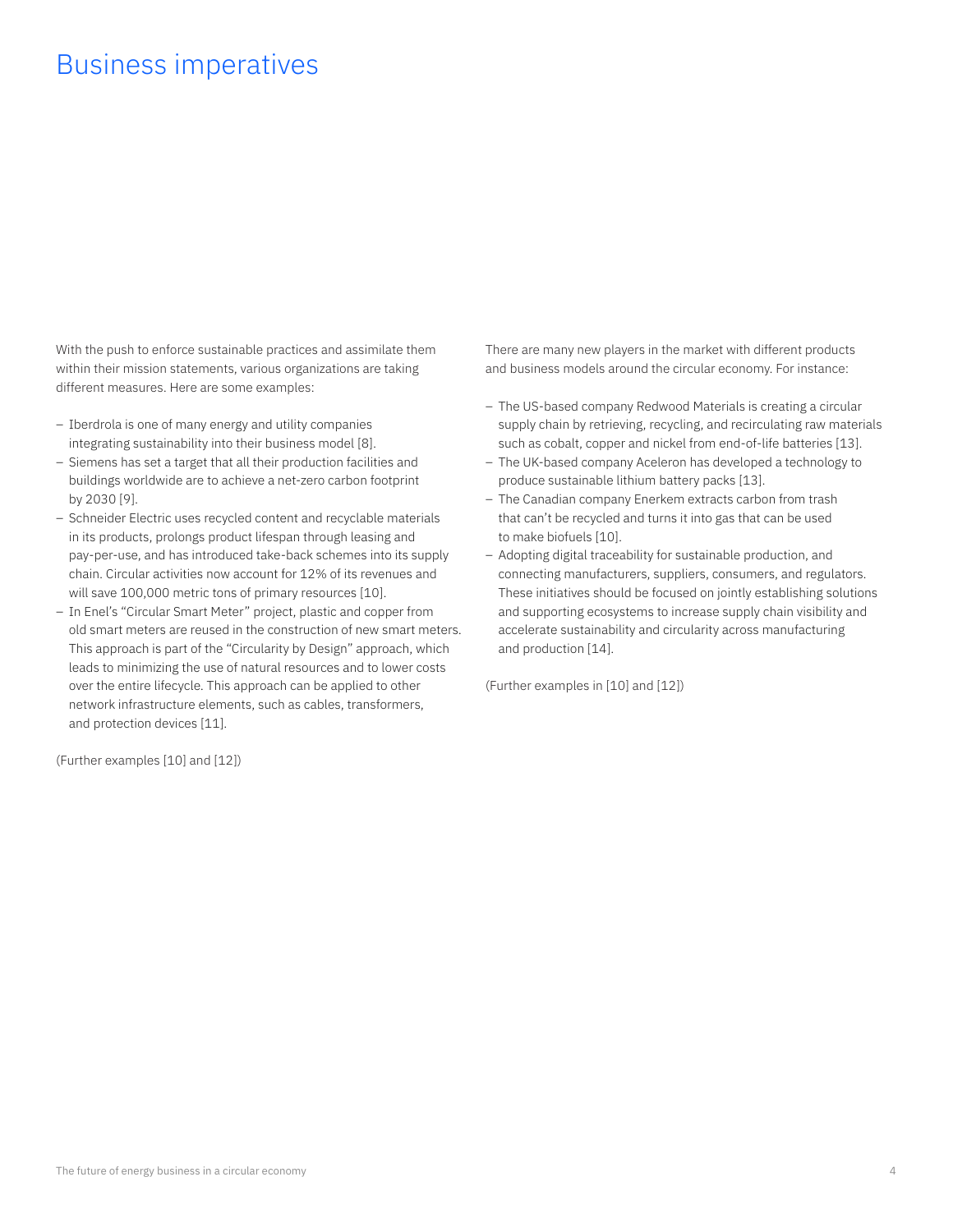# Enablers–cultural and regulatory influences

Climate change is no longer a concept of the future–the world is currently experiencing many extreme weather events already. For example:

- There is a documented relationship between rising global temperatures and human mortality attributed to heat-related deaths. This phenomenon is observed globally, with higher rates in underdeveloped countries where air-conditioning is not prevalent due to the lack of reliable electricity [15].
- Due to climate change, many regions and countries are increasingly suffering from water scarcity and droughts with negative impacts on agriculture, water supply, energy production, human health, and other aspects of society. According to the WHO, 55 million people worldwide are currently affected by drought each year [16].

In parallel, we are seeing an evolution of social norms and values–cost is not the only factor in a purchase decision. A premium may be charged for products and services that demonstrate a sense of responsibility and environmental awareness. For example, consumers who are willing to pay slightly more for energy that is aligned with their environmental values have responded favorably to electric utilities offering "green" energy, either through owned generation or the purchasing of Renewable Energy Certificates (RECs) from other generators on their customers' behalf [17].

Governments have been introducing legislation to encourage lifecycle thinking for some time. The UK's Landfill Tax was introduced in 1996 and has increased household recycling rates from single-digit performance to more than 45 percent, and millions of tons of "residual waste" (that cannot be recovered higher in the waste hierarchy) is instead put to energy recovery–incinerated to generate electricity, thus reducing reliance on fossil fuels [18]. At first glance, the burning of waste may not seem aligned with a circular economy. However, for materials that cannot be put to a higher-order use through recycling, burning the waste is a better option than landfill. This is a transitional technology; as recycling continues to improve and renewable sources of energy increase in scope, the available waste to use in energy recovery will diminish.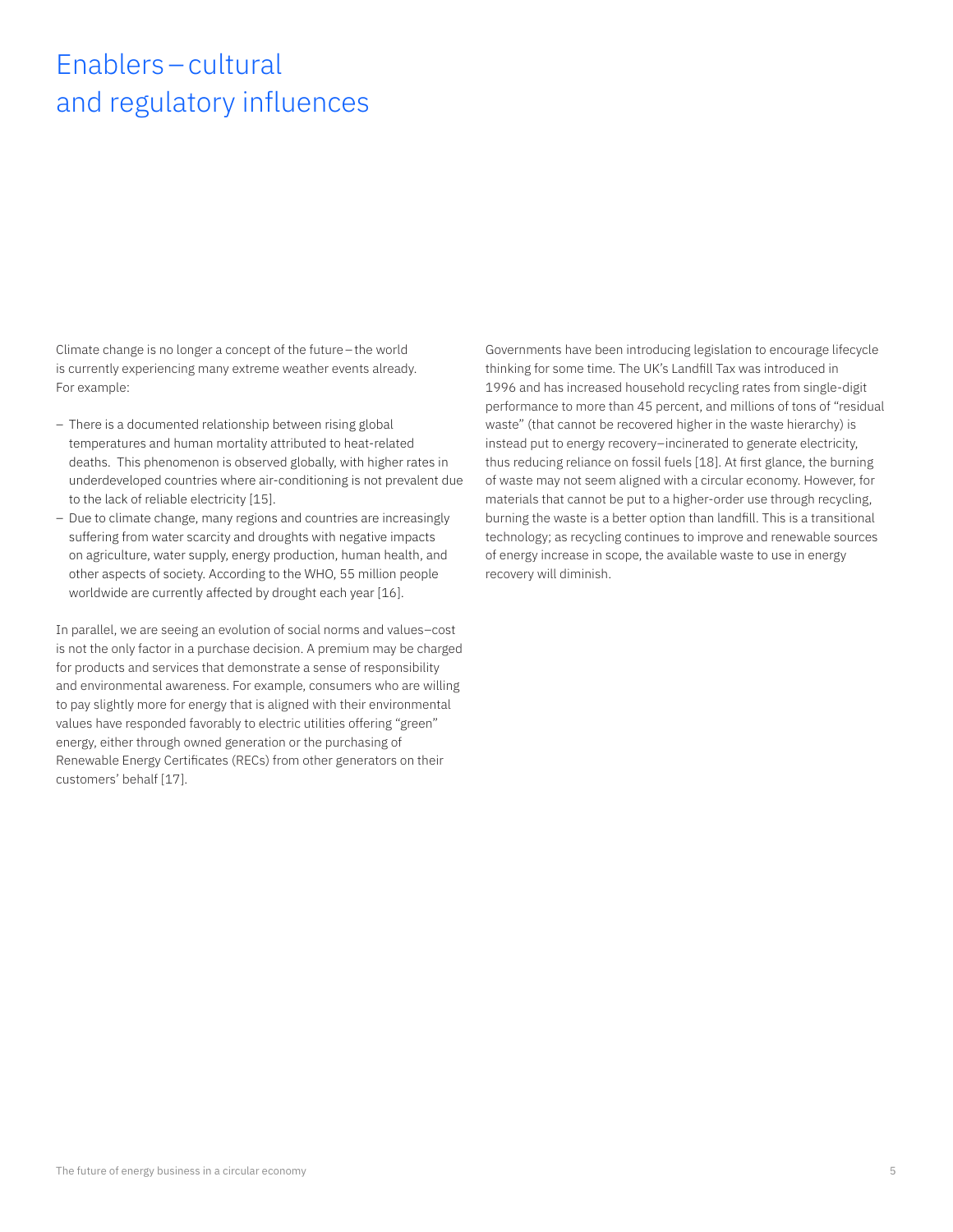### Benefits for utilities

Even though the current digitalization and deregulation process does not yet focus on the circular economy, these measures have already led to energy and utility companies operating more sustainably. Examples are the extensive use of connected devices (e.g. sensors and meters in the field) and IT (e.g. for platform-based integration of a wide variety of applications such as billing for electric mobility) that both support more integration of renewable energy generation. These opportunities are already being tapped into and would be expanded on in the future. Projects with the following focal points are to be expected (depending on market and regulatory pressures):

- Smart metering will enable customers to actively save energy and reduce CO2 emissions and costs.
- "Lumen as a Service" for municipalities to control street lighting according to demand will save money and protect the environment.
- Through fine-granular real-time monitoring, grid operators will be able to control connected generators and loads individually and more precisely, and thus manage their grid much more accurately. This would allow more distributed and CO2-free renewable energy to be fed into the grid.
- Intelligent energy dispatching will make it possible to reduce technical grid losses. This is because shorter distances from the point of generation to the point of consumption mean reduced grid losses. Electricity generated in the neighborhood is then used directly in the neighborhood as much as possible. If these principles are applied, grid expansion can be optimized, and natural resources will be conserved.
- Predictive and prescriptive asset management using OT, IT, engineering and weather data will improve advanced fault diagnosis, enhance network agility to respond to fluctuating demands and optimize asset lifecycle. For example, asset and environmental data will be used to determine health indices and future performance forecasts for network equipment and components such as transformers and switchgear. These insights will enable one to make informed decisions accurately regarding when equipments should be maintained or replaced.
- Real time remote monitoring of asset health indices will allow engineers to take quick actions when assets are operating outside of their normal service levels. Service level management will help uncover the root cause of asset failures and take appropriate actions to reduce the hidden health deterioration of network assets, save energy and reduce GHG emission.

To consider the necessary elements of the circular economy, they must first be defined as strategic goals and then integrated into the corporate strategy. This could include goals such as:

- Sustainability for all goods, services, and energy use throughout the entire lifecycle.
- Smarter and Resilient Infrastructure, e.g. using intelligent links between production and consumers so that they are as resource efficient as possible.
- Transparent Supply Chains and Intelligent Operations for enabling better insights, self-prescribing improvements and covering the entire lifecycle of all equipment and goods used (e.g. smart meters, transformers, switchgear).
- Addressing climate risk and defining plans for sustainable development.

These strategic goals must be mapped into courses of action for day-to-day business. Examples include:

- Prevent and avoid waste by introducing the "Repairable by Design" rule.
- Ensuring the use of items for as long as possible, e.g. through timely and preventive maintenance based on predicted performance.
- Ensuring the reuse of items, e.g., by cleaning, refurbishing, and inspecting end-of-life equipment and spare parts, or by passing them on to other users through trading platforms.
- The recycling and conversion of waste into new materials, such as the conversion of vegetation management into mulch or the low-emission incineration and feed-in of the energy generated.
- Ensuring transparency of the measures in all work steps in order to continuously improve instructions for action and provide information to regulatory authorities.

Many examples from the energy and utility industry already show that a circular economy is not only resource-saving, but also economical. The business case will improve continuously if CO2 levies are introduced, as is being considered by many countries.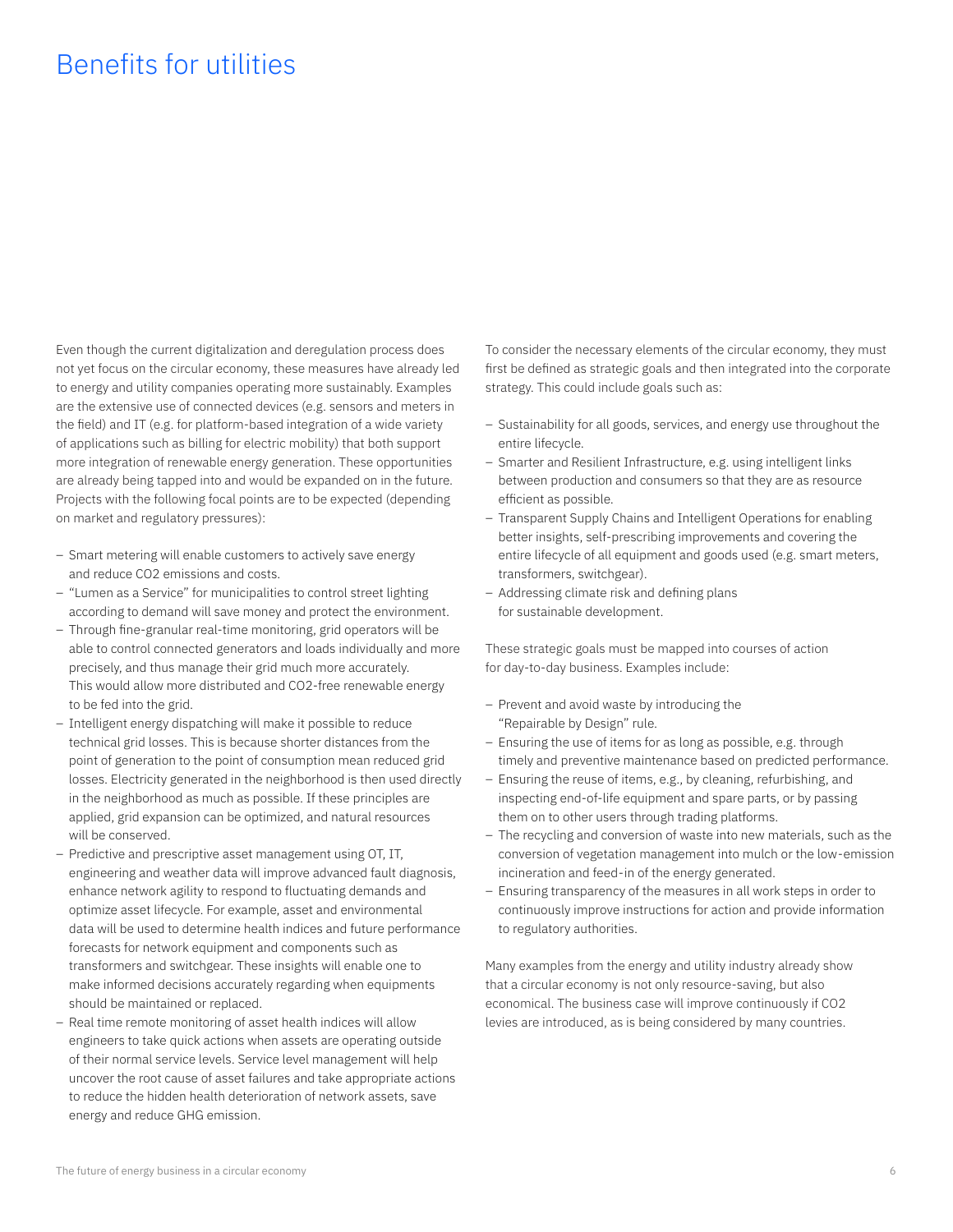### Path forward

The energy and utility industry can play a role in the circular economy by influencing and executing energy supply, transport, distribution, consumption, and management in a resource-saving way. In doing so they would:

- create incentives for customers to save energy (reducing or shifting consumption over time),
- enable the feed-in and management of renewable energies and are also able to manage the constantly increasing fluctuation in the grid,
- enable and manage flexibilities even across sectors, such as power to hydrogen or power to heat and cold air,
- provide "mobile energy" at charging stations in public spaces or privately for electric vehicles.

Utilities operate and use infrastructure consisting of a variety of interconnected components, such as transformers, switchgear, poles, wires, and an ever-increasing number of batteries on the grid as well as for energy storage in homes. All these components can and should be subject to the circular economy. This becomes even more important given electrification is predicted to increase sharply worldwide by 2050 [3].

The use of batteries for EVs and large-scale energy storage, which electric utilities will play a key role in, is predicted to grow significantly. Therefore, their participation as well as the participation of the auto manufactures, utilities and grid operators in the circular economy is essential, given batteries' resource footprint and these different contributors roles in the battery lifecycle. Batteries consist of a variety of different raw materials, such as lithium, and follow a complicated and energy-intensive manufacturing process. Thus, managing the lifecycle is critical to their participation in a sustainable ecosystem. Here are a few ways to make the circular management of in-service batteries in the power grid sustainable:

- By utilizing modern technology, batteries can be accurately controlled to charge and discharge in an optimal way to ensure the balance between product life and performance.
- Use the right battery for the right application. Batteries for EVs have to be lightweight and thus lithium is typically the best option given today's available technology. For other applications, such as stationary grid-scale energy storage, weight is not as important a parameter.

Thus, other battery chemistries could prove to be better suited for certain applications as well as be more environment friendly.

- Batteries should be fully integrated into the supply chain so that alternative uses and replacements can be managed to ensure optimal performance during their lifetimes.
- Batteries can be replaced as their performance declines and offered for other uses on trading platforms. This would increase their rate of reusability.
- Batteries that are past their usable work life can be sent for recycling, refurbishment, or disposal via the same trading platforms. Batteries should always be designed such that they can be dismantled into their components as easily and as energy-efficiently as possible.

To make this possible, manufacturers should have access to battery operating data from the utility, charging network or organization using the battery to provide power to the grid. In this way, they can ensure that the design of future generations of batteries is further improved. At the same time, the obligation to recycle can be imposed on them.

The circular economy can also work to increase the sustainability and improve lifecycle management for other assets used by energy and utility companies, such as transformers, circuit breakers, switchgear, poles, and power lines. Thus, utilities should become active participants in the circular economy for batteries and their other physical assets.

This conversion cannot be taken for granted and requires investments and a stable framework by the legislator. Incentive-based regulations, as already established in many countries, can and should be expanded, and give the circular economy the necessary investments.

The necessary technologies for control, implementation and optimization are already in place:

- IoT devices and telecommunications technology for ongoing monitoring and management of deployed asset elements,
- Asset management systems to capture asset element master and transaction data relevant to the circular economy,
- Blockchain technology to provide data quickly and securely to authorized organizations, as well as to manage supply chains and trace back in case of problems,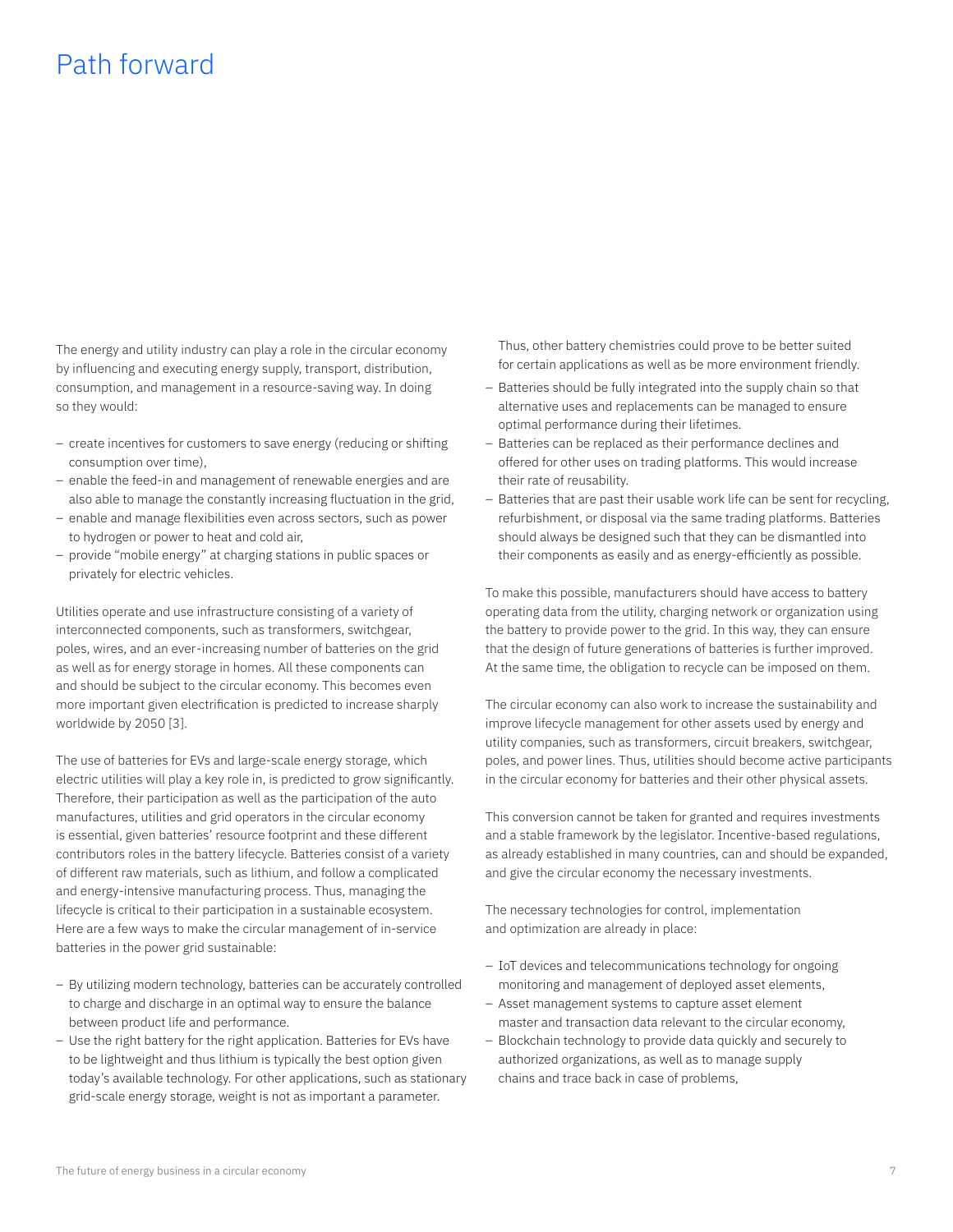- Open data models (such as those supported by the Open Data Initiative) which follows industry standards and open communication protocols such as MQTT for effective information exchange,
- Artificial intelligence and quantum computing to calculate new battery technologies and designs and, in conjunction with blockchain, optimize energy generation, load and pricing on a regional basis as well as optimize supply chains and workflows by analyzing and suggesting improvements,
- Secure, hybrid platforms to integrate stakeholder ecosystems.

As a global technology company, IBM provides, implements, and operates such solutions for clients in the energy industry as well as others. IBM helps address the circular economy and leverage the experience from different industries. Here are a few selected IBM products and solutions:

- The IBM Maximo® Application Suite asset management solution to optimize the operation of assets and asset elements. It uses AI, IoT and analyzes conditions to optimize performance, extend asset lifecycles and reduce operational downtime and costs. [19]
- The Environmental Intelligence Suite, a platform specifically designed for massive geospatial-spatial-temporal (maps, satellites, weather, drones, IoT) query and analysis services. [20]
- The IBM Flex Platform, a flexibility management solution to keep power grids in balance. As the pool of flexible energy grows, this will eventually allow more and more reserve power plants to be taken off the grid. This will replace mostly old fossil-fuel power plant technology with intelligent, more efficient balancing of supply and demand. [21]
- The Weather Company®, to provide advanced weather science with accurate forecasting and technology products to support smarter decision-making for business. [22]
- The IBM Blockchain™ Platform, to transform the way industries work using IBM Blockchain. [23] [24]

These solutions are just the beginning of what IBM can do in this space. IBM welcomes the opportunity to solve these and other challenges our clients face concerning the circular economy. We are working on more products and solutions and understand there is a significant and growing need for a trusted technology and strategy partner in this space. IBM is that partner. We recognize the need for the energy and utilities industry as well as others to embrace the technologies highlighted above to enable their participation and success in the circular economy. And by doing so, we will solve some of the world's biggest challenges together.

The energy and utilities industry will play a larger and increasingly important role in the circular economy from multiple aspects, as was elaborated above. While this introductory paper can only scratch the surface of some of these aspects, we recommend for upcoming discussions and papers to investigate the following directions: electrification and supply chain challenges, new materials research and relevance for energy and utilities, the need for new computing or infrastructure like Quantum to address systemic challenges. Finally, as this paper also highlights, circularity and the circular economy is of relevance to energy and utilities as well as many other industries and cross-industry collaboration will be beneficial if not necessary.

To learn more about IBM's commitment to participating in the development of the Circular Economy, please visit our website and explore our research and solutions: http://www.ibm.com/Sustainability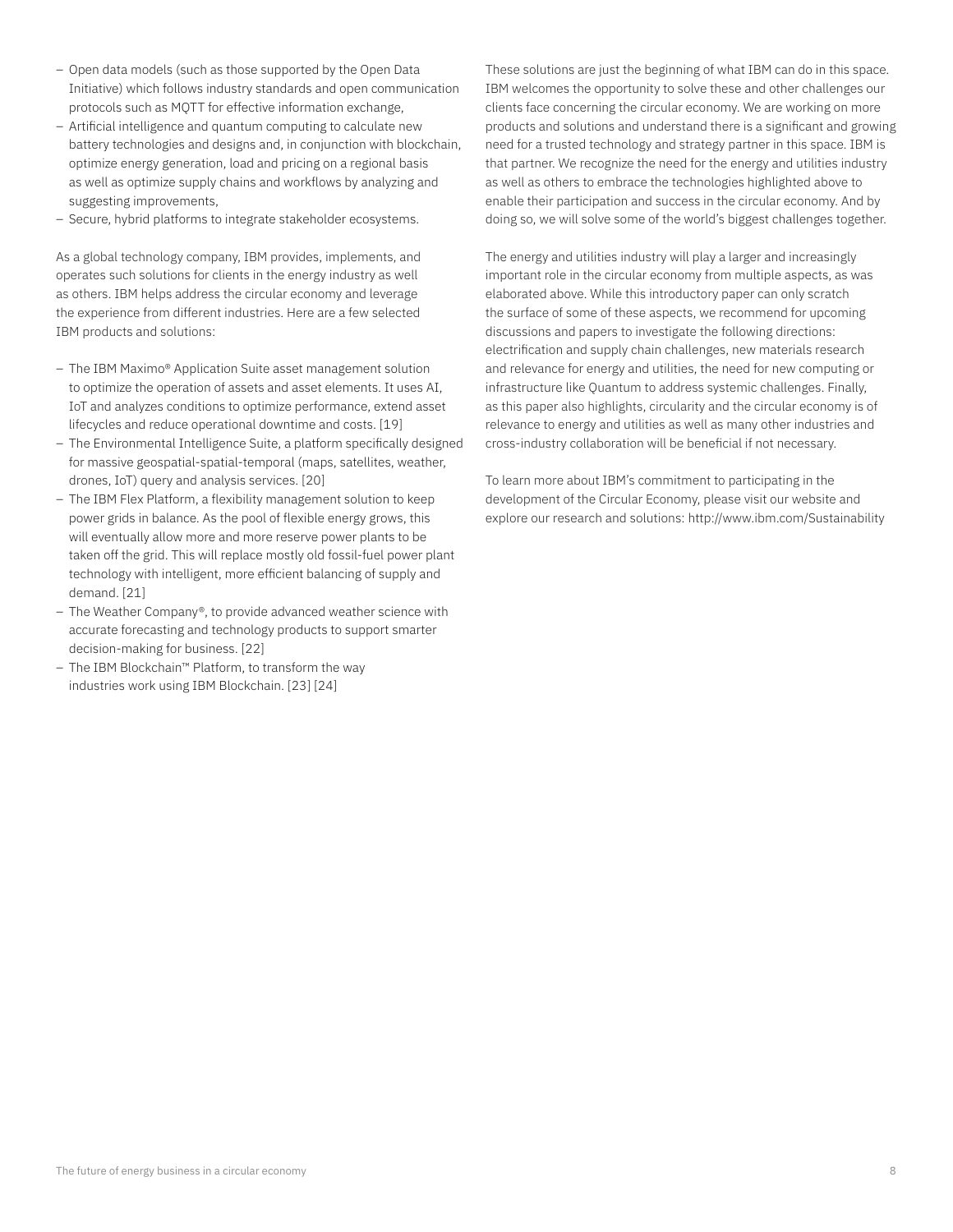## Authors

Jennifer McComas Executive Architect, Client Engineering

Dr. Joerg Klose Associate Partner, IBM Consulting

Deb Chakraborty Associate Partner, IBM Consulting

Pete Marsh Executive Architect, Global Markets

Rebekah Eggers Principal, ATL Team Lead, Global Markets

Paul Hart Senior Managing Consultant, IBM Consulting

Siddarth Bisht Data Scientist, IBM Consulting Marc Peters Distinguished Engineer, CTO Energy, Environment, and Utilities EMEA

Nicholas Lizanich Associate Partner, IBM Consulting

Dayna Herling Colin Metrics [Consultant]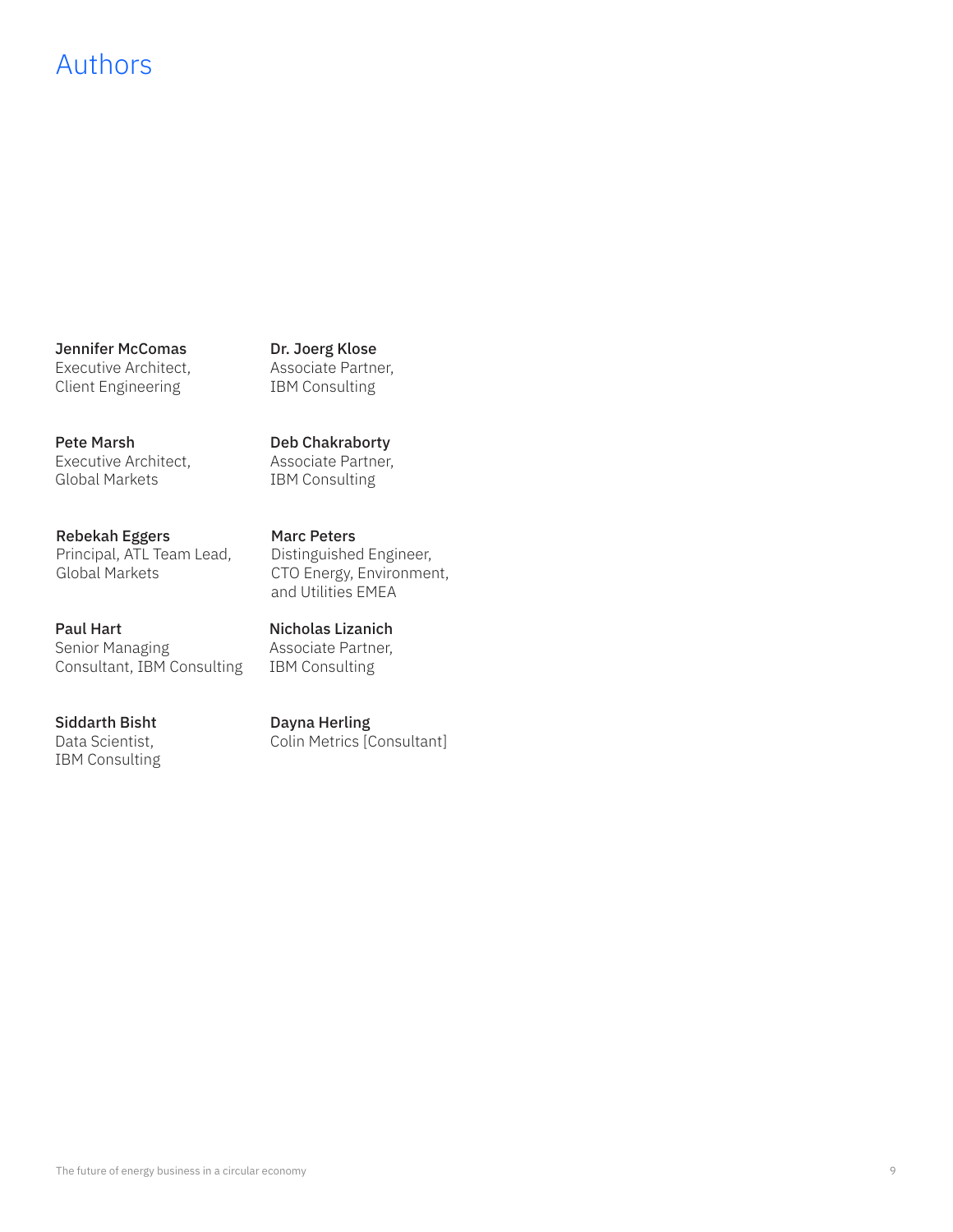# References

- 1. Ellen MacArthur Foundation: Circular Economy in Cities: Project Guide, https://emf.thirdlight.com/link/xj9mg8hcbvd5-bropux/@/ preview/1?o
- 2. A hundred days of possibility, Earth Overshoot day, 2021 (https:// www.overshootday.org/100-days-of-possibility/)
- 3. The 2021 IRENA World Energy Transitions Outlook "1.5°C Pathway" is out (preview), International Renewable Energy Agency
- 4. European Commission, 14 January 2020, https://ec.europa.eu/ commission/presscorner/detail/en/ip\_20\_17
- 5. Circular Economy: a Comparison Between the Case of Singapore and France, https://link.springer.com/article/10.1007/s42824- 020-00016-w#Sec3
- 6. Zero Routine Flaring by 2030, https://www.worldbank.org/en/ programs/zero-routine-flaring-by-2030
- 7. Energy: new target of 32% from renewables by 2030 agreed by MEPs and ministers, https://www.europarl.europa.eu/news/de/ press-room/20180614IPR05810/energy-new-target-of-32-fromrenewables-by-2030-agreed-by-meps-and-ministers
- 8. The circular economy is the basis of the Iberdrola group's sustainable business model, https://www.iberdrola.com/ sustainability/circular-economy
- 9. Siemens is leading the way towards carbon neutrality, https://new. siemens.com/global/en/company/sustainability/carbonneutral.html
- 10. These 11 companies are leading the way to a circular economy, https://www.weforum.org/agenda/2019/02/companies-leadingway-to-circular-economy/
- 11. Enel, "Circular Economy Enel Position Paper", December 2020
- 12. NESTE creates solutions for combating climate change and accelerating a shift to a circular economy. https://renewablematerials.eu/sponsors/neste/
- 13. 5 innovators making the electric vehicle battery more sustainable, World Economic Forum, https://www.weforum.org/ agenda/2021/05/electric-vehicle-battery-recycling-circulareconomy/
- 14. Why digital traceability can accelerate the aquacultural revolution, June 2020, https://www.ibm.com/blogs/blockchain/2020/06/whydigital-traceability-can-accelerate-the-aquacultural-revolution/
- 15. The impact of climate change on human health: some international implications, Cellular and Molecular Life Sciences, 1993
- 16. Drought Risks: The Global Thirst for Water in the Era of Climate Crisis, WWF Germany, August 2019
- 17. Buying clean electricity, https://www.energy.gov/energysaver/ buying-clean-electricity
- 18. Recovering energy from waste FAQs, environmental services association (esa), March 2021
- 19. IBM Maximo Application Suite, 2022, https://www.ibm.com/ products/maximo
- 20. IBM Environmental Intelligence Suite, 2022, https://www.ibm.com/ products/environmental-intelligence-suite
- 21. Towers of power: How connected buildings are re-energizing the grid, 2022, https://www.ibm.com/blogs/industries/flexible-energyplatform-renewable-power/
- 22. Advancing weather science with accurate forecasting products & technology for businesses everywhere, 2022, https://www.ibm. com/weather
- 23. IBM Blockchain, 2021, https://www.ibm.com/blockchain/platform
- 24. The green light, Empowering participation in the energy transition with blockchain, IBM Blockchain, 2020